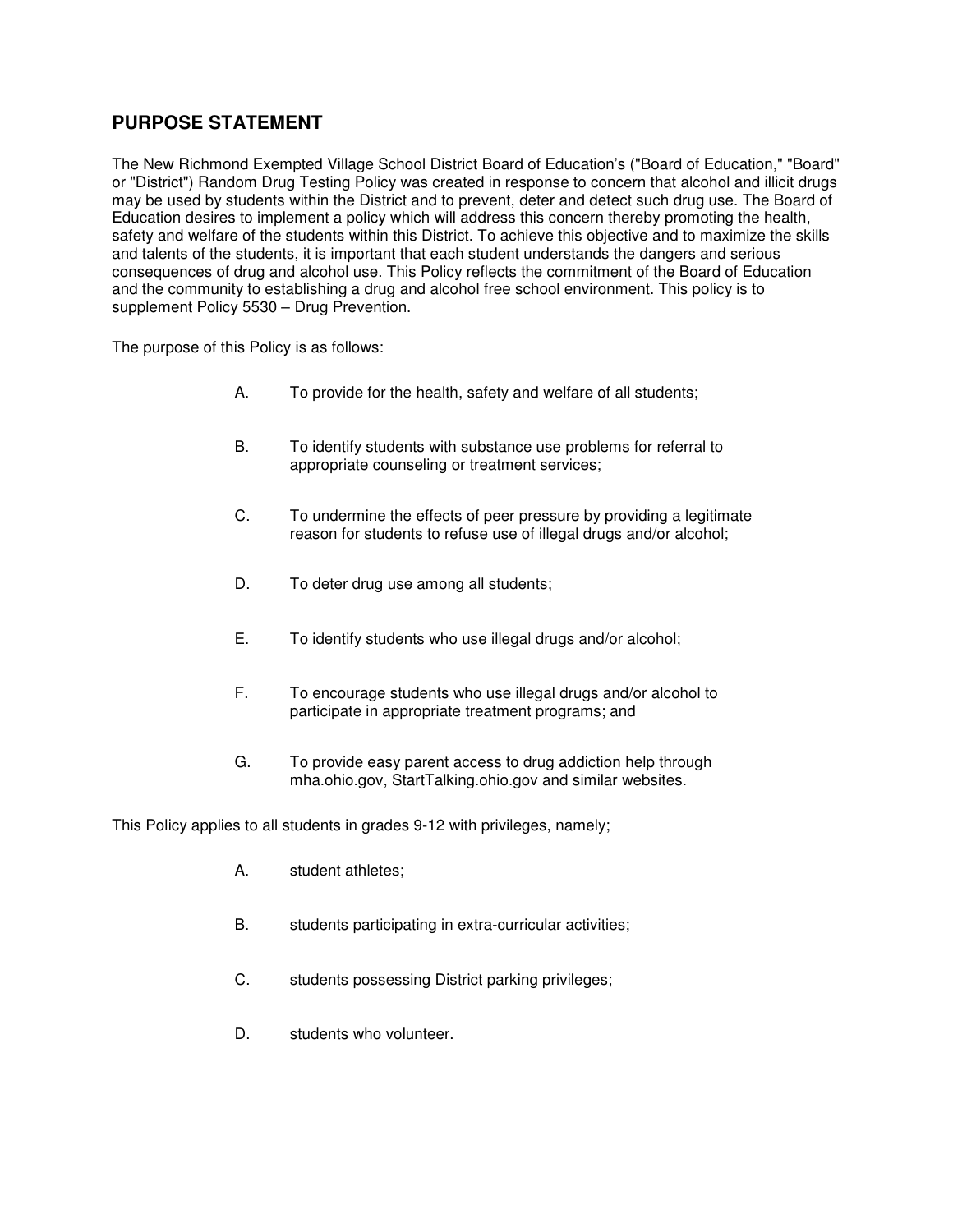This Random Drug Testing Policy does not affect the current policies, practices, or rights of the District regarding student drug possession or use where reasonable suspicion is established by means other than drug testing through this Policy.

Although students risk the loss of the above-named privileges, the Random Drug Testing Policy is designed to be non-punitive with regard to academics. No student will be suspended or expelled from school as a result of a certified positive test conducted by the District under this Policy. The results of random drug tests will not be documented in any student's academic records. Such results will not be disclosed to criminal or juvenile authorities unless otherwise required by law.

All students and parents/guardians/custodians must sign an "Informed Consent Agreement" for drug testing in order to be eligible for the above-named privileges. Once a signed form is on file with the District, it remains valid for all privileged activities while the student remains enrolled at the District.

# **DEFINITIONS**

## A. **STUDENT ATHLETE**

 Any student in grades 9-12 participating in a District athletic program including, but not limited to, Baseball, Basketball, Cheerleading, Cross Country, Football, Golf, Tennis, Track & Field, Softball, Soccer, Swimming, Volleyball, and Wrestling.

### B. **EXTRA-CURRICULAR ACTIVITIES**

 Any student in grades 9-12 participating in a District sponsored club, group or student organization which holds and/or participates in competitions, practices, events, meetings and/or activities which extend beyond the normal school day; or an activity/group for which a student is not issued a grade.

#### C. **STUDENT DRIVER**

Any student in grades 9-12 possessing District parking privileges.

## D. **DRUG TESTING PERIODS**

1. Athletic Season

 Student Athletes will be subject to random drug testing beginning with the first day of practice and concluding one (1) calendar year later.

2. Extra-curricular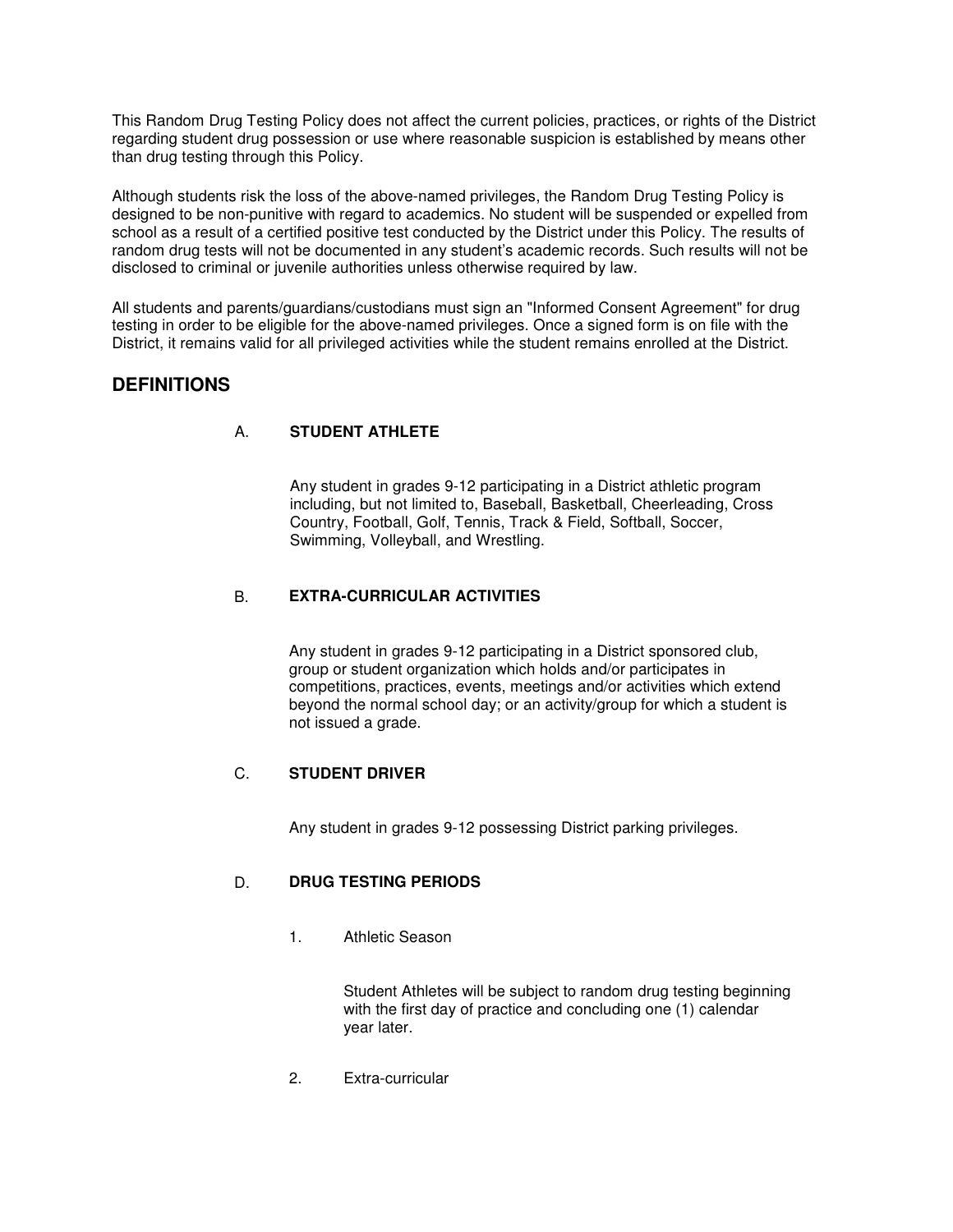Extra-curricular participants will be subject to random drug testing beginning with the first meeting/practice and concluding one (1) calendar year later. Members of National Honor Society will be subject to Random Student Drug Testing from application into National Honor Society until graduation from New Richmond High School.

3. Student Drivers

 Student drivers will be subject to random drug testing during the entire school year.

#### E. **TESTING AGENCY**

 All drug tests shall be conducted by laboratories certified by the Ohio Department of Health and Human Services. The certified testing agency selected by the Board of Education shall be responsible for randomly selecting students, processing sample results and maintaining confidentiality.

#### F. **RANDOM SELECTION**

 A system of selecting students in grades 9-12 (with privileges) for drug testing in which each student will have a fair and equitable chance of being selected each time selections are required. The term "random number generator" is used to describe this system.

#### G. **ILLEGAL/ILLICIT DRUGS**

 Alcohol, Anabolic Steroids, Nicotine (Tobacco), Marijuana, LSD, Amphetamines, Methamphetamines, Methadone, Methaqualone, Barbiturates, Benzodiazepines (Valium), Opiates, Cocaine, Propoxyphene (Darvon), MD/MA (Ecstasy), Phencyclidine, Tricyclic, Buprenorphine, Oxycodone, and/or any substances included in 21 U.S.C. 802(6). This definition also includes all prescribed and overthe-counter drugs being used in any way other than for medical purposes in accordance with the directions for use provided for in the prescription or by the manufacturer.

#### **Random Testing**

All students who qualify for this policy must have the Informed Consent Agreement on file with the Athletic Director/coach/advisor. In-session random testing shall be done throughout the season. A student may be tested more than once per season. In the event of a positive result, the specimen will be sent to laboratory for confirmation of results and a certified Medical Review Officer will determine the results.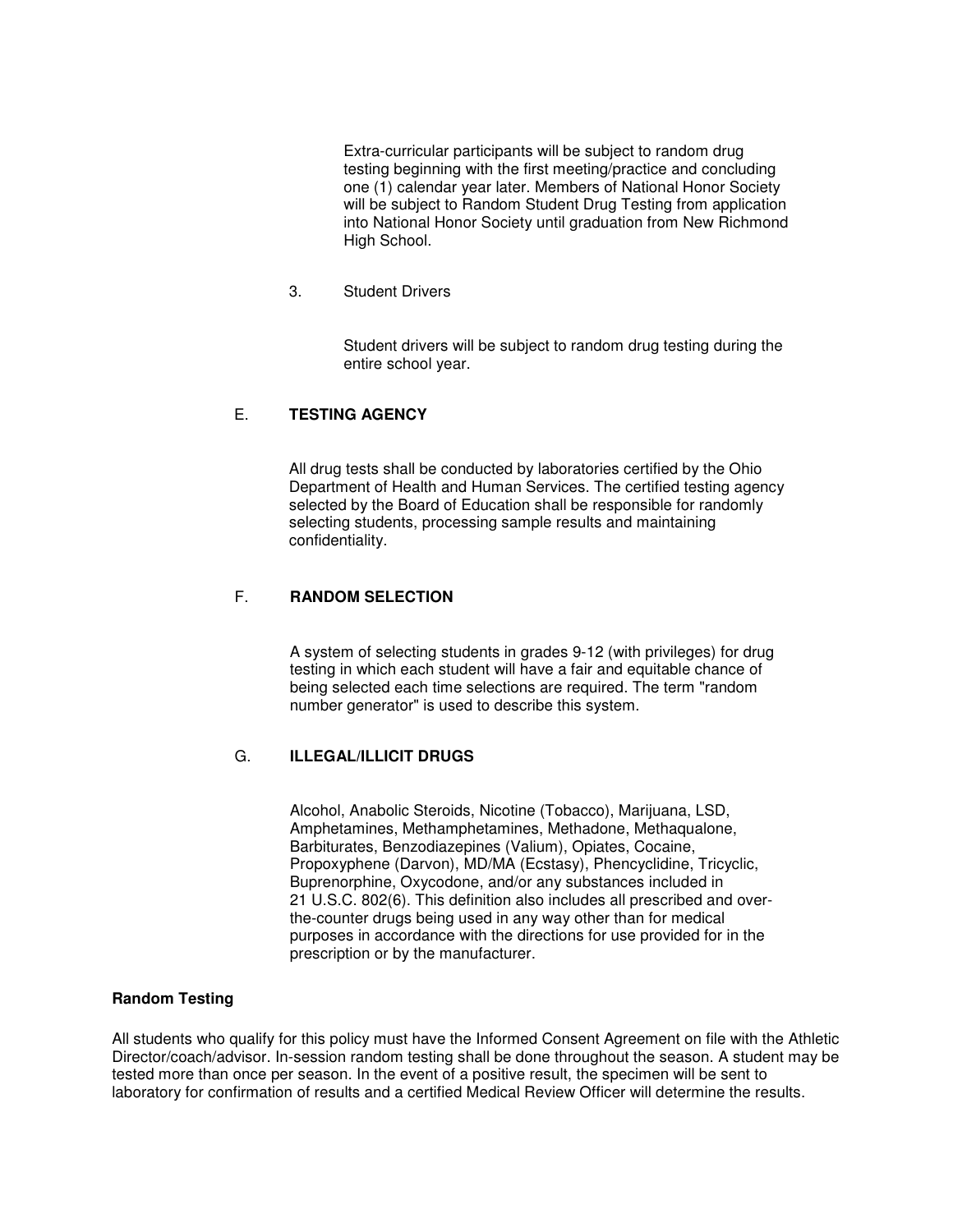- A. Random selection of student athletes: Each week, the principal/designee will compile a list of those eligible students who are 'in-season'. Each student will be assigned a number. A computer generated random number will be drawn by the nurse or lab technician to determine which students will be tested.
- B. Scheduled for testing: Random testing will be unannounced. The drug testing dates and times will be selected by the High School Principal/designee and confirmed with the testing company. The frequency and percentage of students tested each time will be determined by the Superintendent in conjunction with the School Board.
- C. OPT-IN STUDENT DRUG TESTING: Parents/guardians/custodians that have students not involved in privileged activities may have their student tested during the next testing cycle. They will be charged for this expense. Interested parents/guardians/custodians should contact their student's Building Principal.

# **DRUGS FOR WHICH STUDENTS MAY BE TESTED**

Alcohol, Anabolic Steroids, Nicotine (Tobacco), Marijuana, LSD, Amphetamines, Methamphetamines, Methadone, Anabolic Steroids, Methaqualone, Barbiturates, Benzodiazepines (Valium), Opiates, Cocaine, Propoxyphene (Darvon), MD/MA (Ecstasy), Phencyclidine, Tricyclic, Buprenorphine, Oxycodone, and/or any substances included in 21 U.S.C. 802(6).

# **REFUSAL TO TEST**

Refusal to submit to a random drug test, or refusal to report to the test site immediately will constitute a violation of this Random Drug Testing Policy and will be treated as a positive test result.

# **COLLECTION PROCESS (Urine Screens)**

The student will be notified to report to the collection site. Upon arriving at the collection site, the following procedures will occur:

- A. All students will be identified by the Principal/designee. No exceptions will be allowed.
- B. The testing area will be secured during testing.
- C. Only lab technicians, an administrator, and the student being tested will be witness to the test; privacy must be maintained for all students.
- D. The Athletic Director/Principal/Activity Advisor are responsible for ensuring that all forms are completed and signed by both the parent/guardian/custodian and the student prior to testing.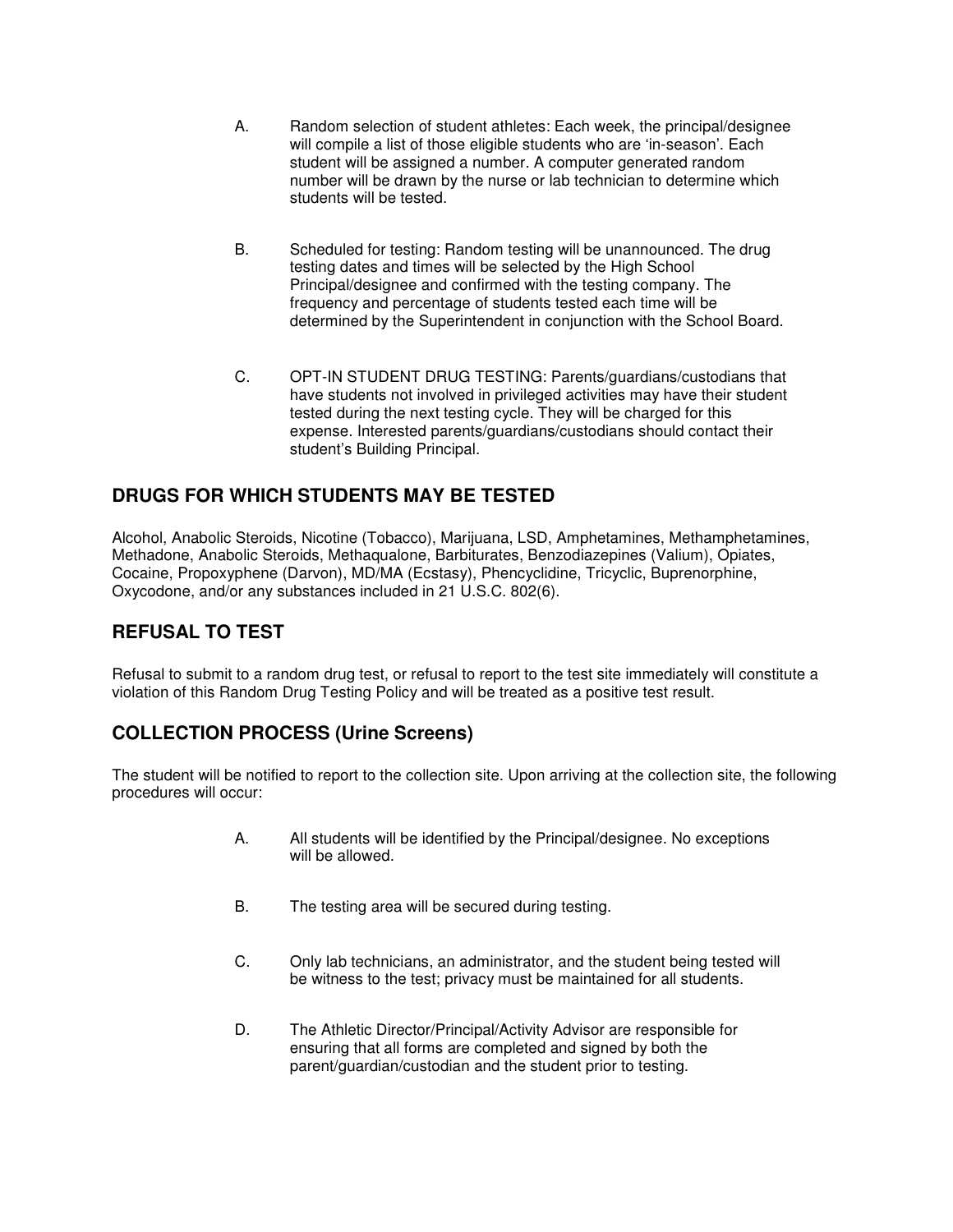- E. When a student arrives at the collection site, if s/he is unable to provide a sample, s/he will be asked to drink water or juice provided by the Principal/designee.
- F. No bags, backpacks, purses, containers cups or fluids will be allowed to enter the collection area. All coats, vests, jackets, sweaters, hats, scarves, or baggy clothing must be removed before entering the collection site. Students will be required to empty their pockets. Any infringement of the rules will result in the student taking the test again.
- G. Students processed by the lab technician who cannot produce a sample will be kept in a secured area to wait until they can test. If they leave this area, they will not be allowed to test, and this will be considered a refusal. They are not to have contact with anyone other than the lab technician or school official until after the sample is given.
- H. Students will be asked to wash their hands. The lab technician will add blue dye to the toilet.
- I. Students will be asked to urinate directly into a collection cup given to them by the lab technician. The lab technician will stand outside the restroom.
- J. If any adulteration of the specimen is detected, or if the student tampers with the urine sample in order to avoid providing a sample, it will have the same consequences as a "positive." The lab checks every sample for adulteration, such as additives the student may drink or add to the urine to change the sample.
- K. Any suspicion of tampering will result in the sample being sent to the lab for confirmation of tampering.
- L. The sample must be taken in one attempt within four (4) minutes of entering the bathroom and be at least thirty (30) ml in volume. The student must return the cup to the lab technician.
- M. Students are not to flush the toilets. In the event the student flushes the toilet, the sample is considered to be invalid, and s/he will be required to give a new sample immediately. If the student is unable to provide a new sample immediately, s/he will be asked to drink water or juice provided by the Principal/designee.
- N. While the student is watching, lab personnel will recap and collect the sample. The student will note the specimen number and sign the specimen sheet verifying the specimen number and student identity. In the event the student does not hand the cup directly to the lab personnel, the sample is considered invalid and a new sample must be given.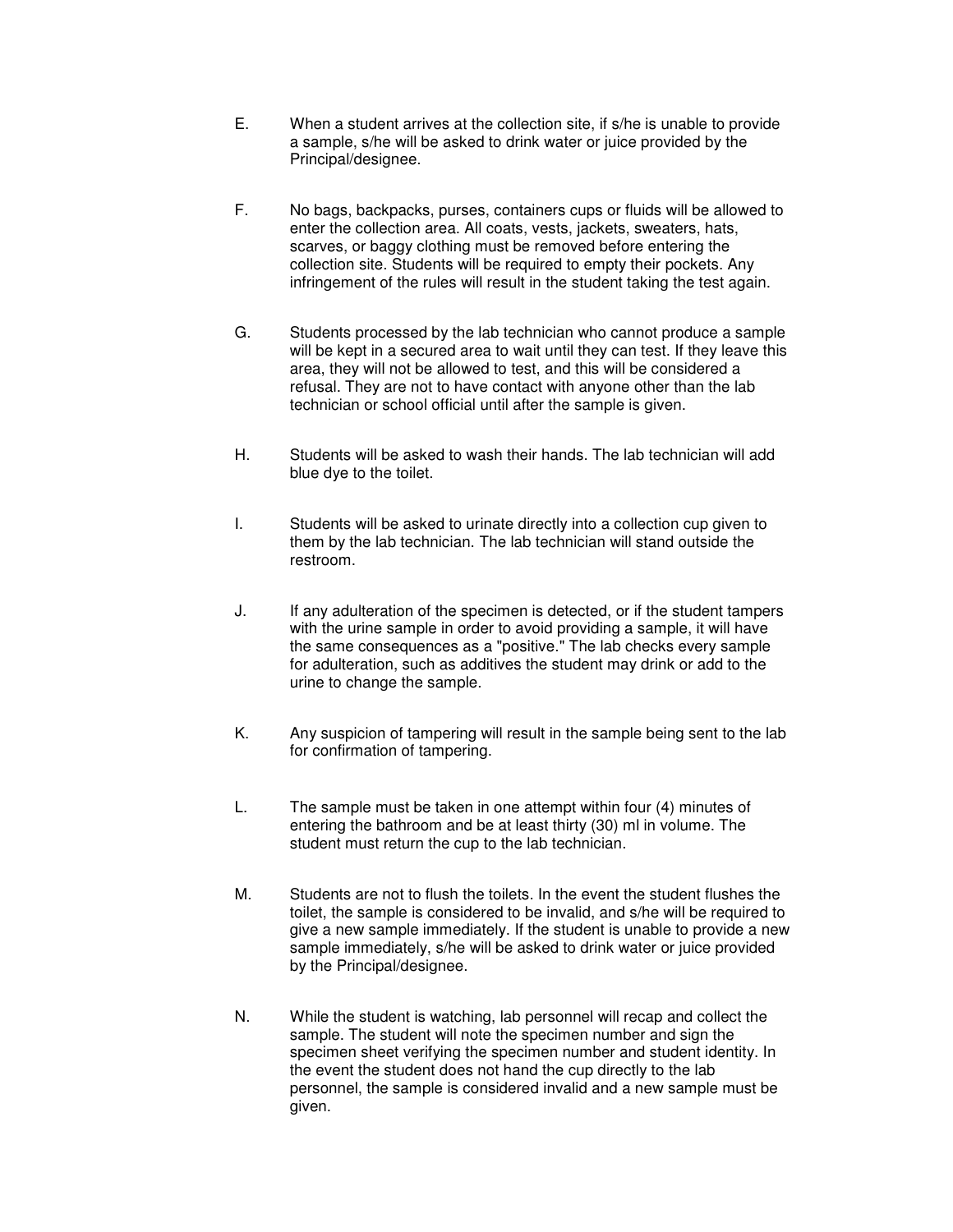- O. The specimen will be checked by lab personnel at the time of testing using a rapid screen panel. Any "non-negatives" will be placed in a transport bag and sent to a laboratory and a certified Medical Review Officer will interpret the results.
- P. This collection procedure is subject to change because of procedural requirements by the testing agency. The Board of Education reserves the right to change the collection procedure to coincide with the guidelines set forth by the testing agency.
- Q. When using rapid screens, all non-negatives will be brought to the attention of the High School Principal.

# **PROCEDURES IN THE EVENT OF A POSITIVE TEST**

- A. The Medical Review Officer will review all "non-negatives" or suspected adulterations.
- B. Depending upon the substances found in the urine specimen, the parent/guardian/custodian will be contacted to determine if the student is taking any prescription medication from a physician.
- C. If the student is taking medication, the parent/guardian/custodian will be asked to obtain a letter within five (5) school days from the prescribing physician verifying the medication and forward to the MRO. Failure to provide such requested information will be considered a positive result.
- D. The Medical Review Officer will then determine if any of the prescribed medications resulted in a positive drug screen.
- E. The Medical Review Officer may use quantitative results to determine if positive results on repeat testing indicate recent use of illicit or banned substances or the natural decline of levels of illicit or banned substances from the body. If the Medical Review Officer believes the quantitative levels determined to be above the established cutoffs do not reflect current use but natural decay, then a negative result may be reported.
- F. The Medical Review Officer shall confirm all specimens identified as positive on the initial drug test through the use of the gas chromatography/mass spectrometry method of detection, or any other method that is professionally recognized as being more accurate than the gas chromatography/mass spectrometry method. In the event the confirmatory test confirms the results of the initial test, the District will proceed with the "Note: Consequences for Violations of the Random Drug Testing Policy."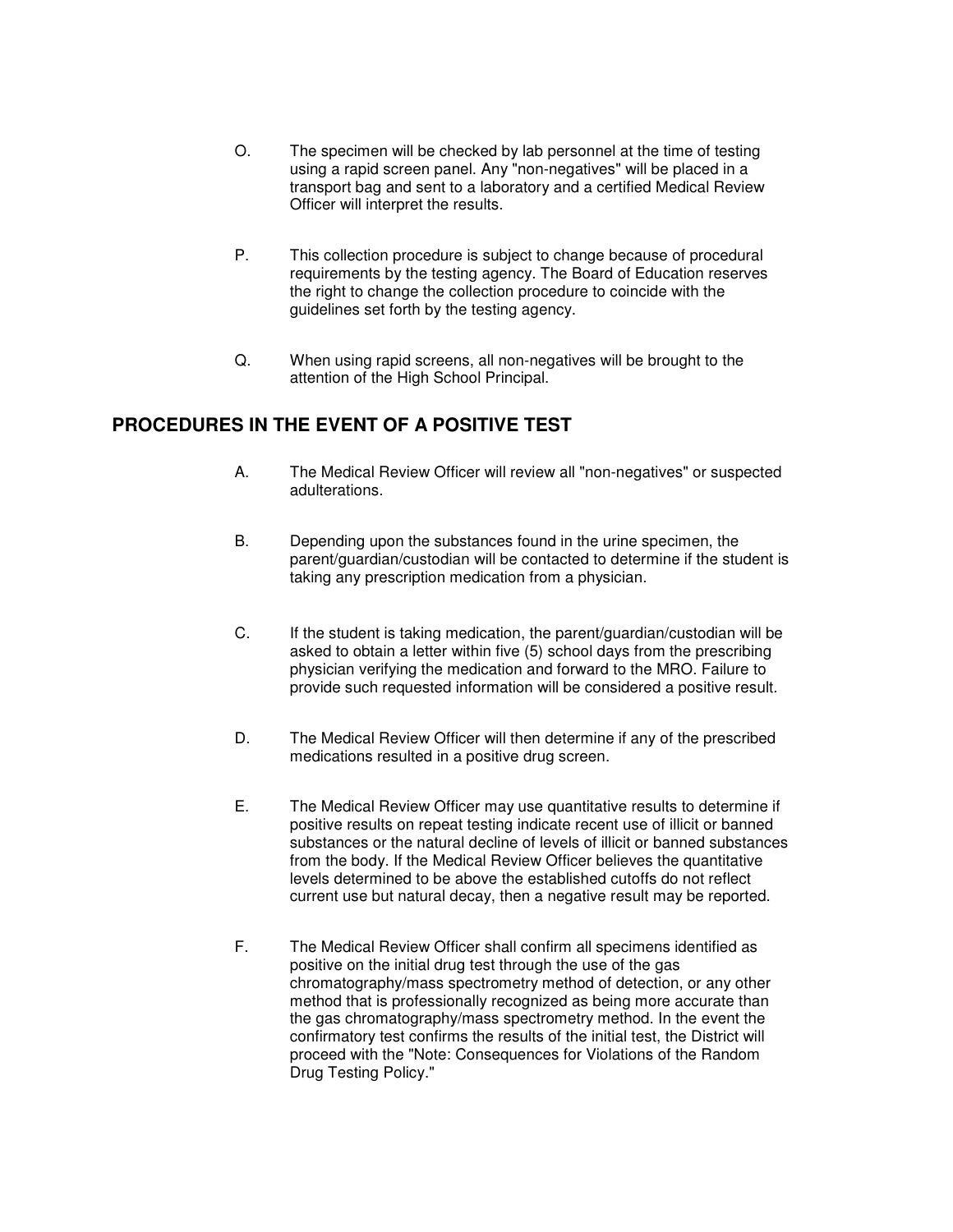- G. The Medical Review Officer based upon the information given will certify the drug test results as positive or negative. Positive results will be reported to the High School Principal/designee by telephone.
- H. The Principal/designee, within one (1) school day of receiving the test results from the drug testing agency, will attempt to notify the parent/guardian/custodian (first and preferably by telephone) of the positive results. Once the parent/guardian/custodian is notified, the student will then be notified of the positive results. The Principal/designee will then provide a written notification to the parent/guardian/custodian via U.S. mail.
- I. If the parent/guardian/custodian or student wishes to contest the results, the drug testing agency will arrange a retest of the specimen to be submitted to the same laboratory. The parent/guardian/custodian or student must pay for this expense. Such a request must be made to the Principal/designee in writing within five (5) school days from the first notification of the positive test results. The results of this test shall be determinative, except in those instances where the first test and confirmatory test indicated the presence of adulterant(s) in which case the results of the initial and confirmatory shall be determinative.
- J. Consequences for violations of this Random Drug Testing Policy will not be delayed due to the contesting of the results of the initial and confirmatory test.

# **CONSEQUENCES FOR VIOLATIONS OF THE RANDOM DRUG TESTING POLICY**

## A. **First Violation**

 Student athletes will be denied participation in twenty percent (20%) of athletic competitions. Students participating in extra-curricular activities and/or possessing District parking privileges will be denied participation for thirty (30) calendar days. These consequences will carryover into the next school year. Students who are members of National Honor Society will be referred for disciplinary action to the National Honor Society Faculty Council.

 The student will seek an assessment from a certified agency approved by school administration specializing in teen drug/alcohol/tobacco abuse education/intervention and treatment at the student's expense. The student must provide written documentation indicating completion of any follow-up counseling and/or treatment prescribed by the assessing agency.

#### B. **Second Violation**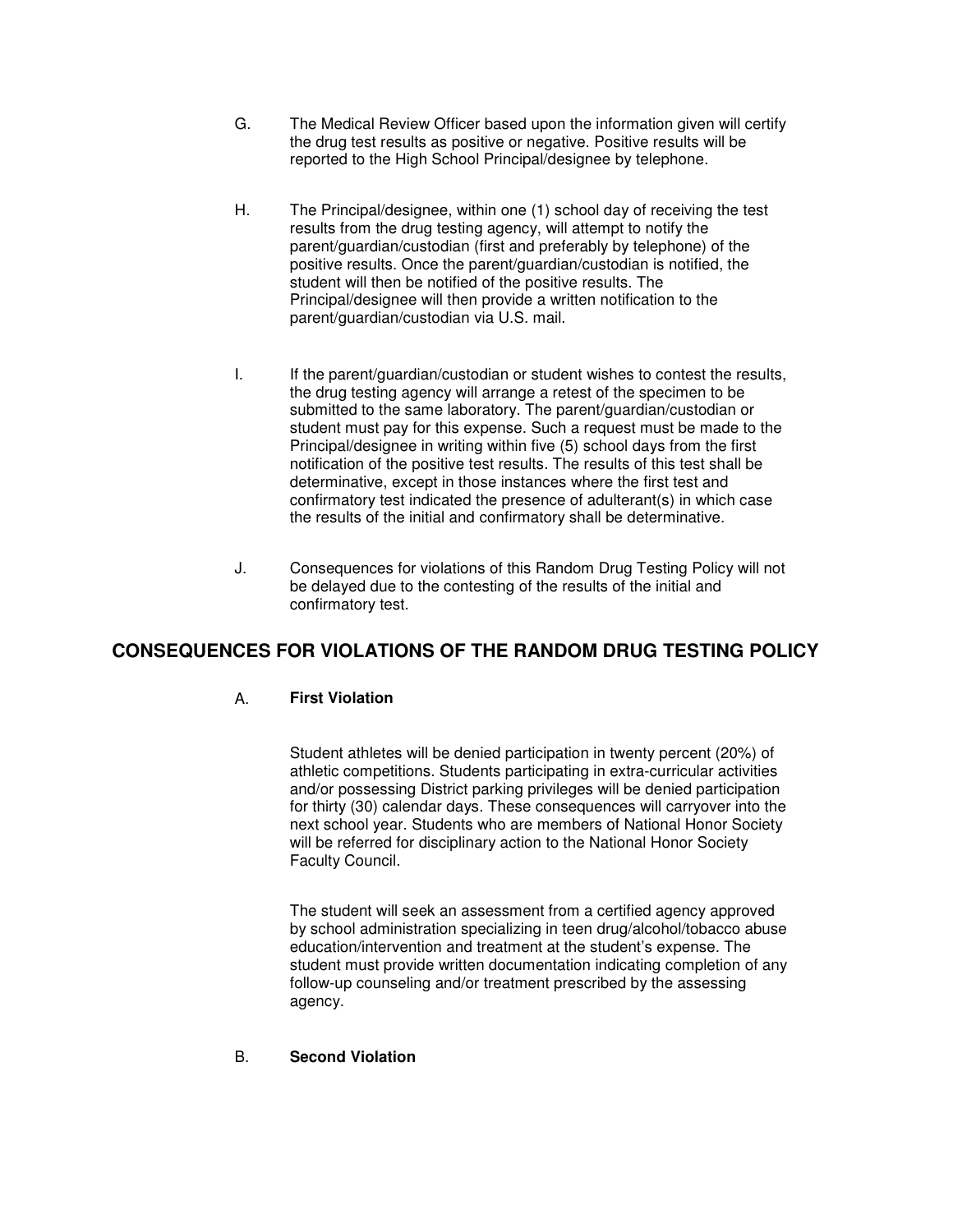Student athletes will be denied participation in fifty percent (50%) of athletic competitions. Students participating in extra-curricular activities and/or possessing District parking privileges will be denied participation for sixty (60) calendar days. These consequences will carryover into the next school year.

 The student will seek an assessment from a certified agency approved by school administration specializing in teen drug/alcohol/tobacco abuse education/intervention and treatment at the student's expense. The student must provide written documentation indicating completion of any follow-up counseling and/or treatment prescribed by the assessing agency.

#### C. **Third Violation**

 The student shall be permanently denied participation in athletics, extracurricular activities, and driving/parking privileges for the remainder of their enrollment at New Richmond High School, effective immediately.

## **SELF-REFERRAL**

- A. A self referral may only be used before a student has been randomly selected for drug testing.
- B. Violations already reported or pending violations cannot be self-referred.
- C. A self-referral may only be used one time during a student's New Richmond School District academic and athletic career.
- D. The principal/designee reserves the right to make final determination concerning acceptance of a self-referral.
- E. The student will not be denied participation for their sports season, extracurricular season, or parking privilege. National Honor Society members will be referred to the National Honor Society Faculty Council.
- F. The student will seek an assessment from a certified agency approved by school administration specializing in teen drug/alcohol/tobacco abuse education/intervention and treatment at the student's expense. The student must provide written documentation indicating completion of any follow-up counseling and/or treatment prescribed by the assessing agency.
- G. A self-referral may only be used one time during a student's New Richmond High School career.